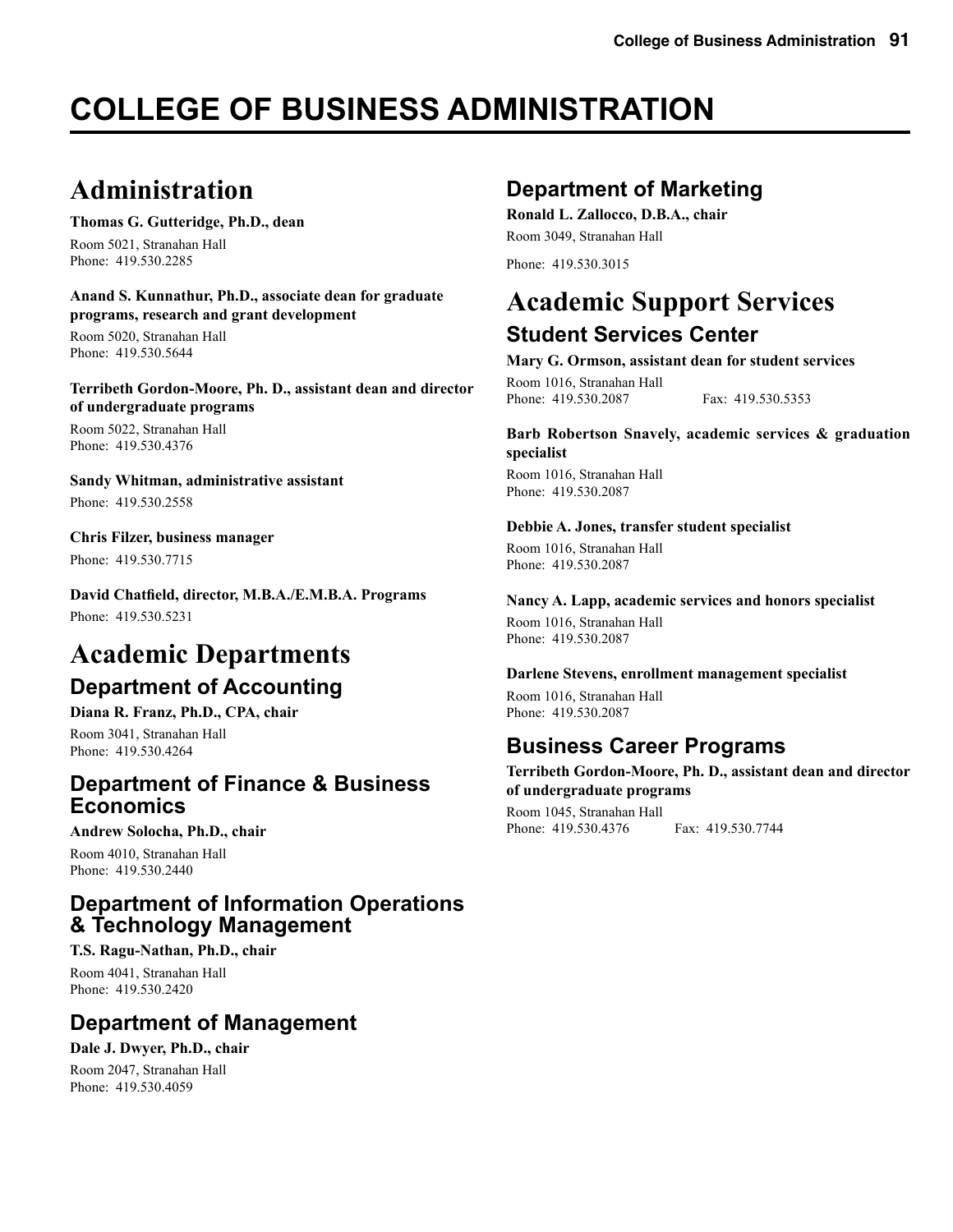# **COLLEGE OF BUSINESS ADMINISTRATION**

# **Accreditation**

The University of Toledo College of Business Administration is fully accredited at the graduate and undergraduate levels by AACSB – The International Association for Management Education.

# **Degrees Offered**

## **Business Majors**

The college offers a four-year undergraduate program leading to the degree of bachelor of business administration (B.B.A.). The B.B.A. degree consists of the University Core Curriculum, nonbusiness electives, required basic courses in all of the functional areas of business, an area of specialization within business, and a minor or elective business courses. Areas of specialization include:

**Accounting Business Analysis Electronic Commerce Entrepreneurship, Family and Small Business Finance Financial Services Human Resource Management Information Systems International Business Marketing Operations Management Organizational Development and Management Professional Sales Supply Chain Management**

## **Business Minors**

## **Internal to College**

The college offers the following minors for business students:

**Accounting Business Analysis Business Economics Business Law Commercial Real Estate Decision Sciences Electronic Commerce Entrepreneurship, Family and Small Business Finance Financial Services Information Systems Insurance and Risk Management International Business Management**

**Marketing Operations Management Professional Sales Small Business Financial Management Supply Chain Management**

## **External to College**

The College of Business Administration offers four minors for students from other colleges at The University of Toledo as follows:

**General business minor**

**Specialized minors in** *Business Analysis Professional Sales Supply Chain Management*

Each minor is designed to provide a background in business administration that will complement the student's major area of study.

# **Admission Policies**

## **General Requirements**

Refer to the General Section of this catalog for information on admission requirements for first-year (new) students.

## **College-Specific Requirements Admission to Divisions**

For purposes of admissions, the College of Business Administration has three divisions:

- **1. The Lower Division** Students enter this division upon admission to the University and college. To be admitted to the Bachelor of Business Administration Program at The University of Toledo, students need at least a 2.25 cumulative high school grade point average (GPA). Students with an ACT of 25 or higher will be admitted to the College of Business Administration regardless of high school GPA. Students who do not qualify for admission to the College of Business Administration will be admitted to the associate of arts prebusiness degree program offered through University College, which is designed to complete the first two years of the bachelor of business administration degree.
- **2. The Upper Division** Undergraduate students can apply for admittance to the upper division when their earned hours plus their registered hours total 60. A student will be admitted to the upper division upon (1) the completion of 60 hours, which must include the required and elective courses in the lower division; (2) earning a GPA of 2.25 in the following courses: BUAD 1010, BUAD 2040, BUAD 2050, BUAD 2060, BUAD 2070, BUAD 2080; and (3) earning an overall minimum GPA of 2.25. A student not meeting the standards but with a cumulative GPA of 2.0 will be reviewed for admission to upper division by the College Admission Committee on an individual basis.

 Requirements to be allowed to take junior and senior level accounting courses are different. Students wishing to register in ACCT 3110 must meet the following prerequisites: a GPA of 2.50 or better in all introductory level college accounting courses, including a grade of C (2.0) or better in both BUAD 2040 and BUAD 2050 or equivalent courses, and an overall GPA of 2.50 or better in all prior college level courses.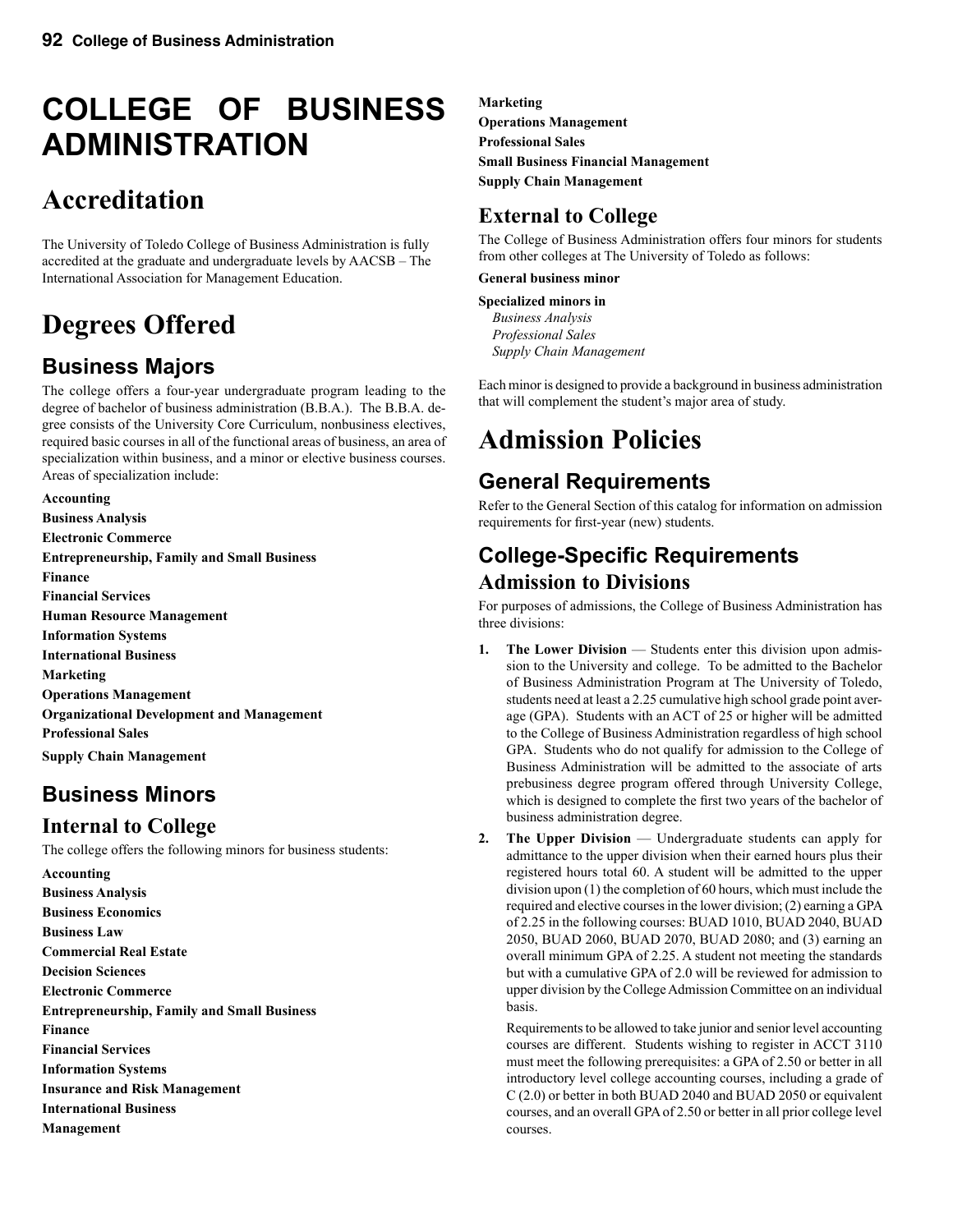**3.** The Graduate Studies Division — This division consists of all students who have been admitted for graduate study in the college. *The procedure for admission and the entrance requirements are outlined in the Graduate School portion of this catalog.*

### **Part-Time and Transfer Students**

The qualifications for admission to the undergraduate degree program and to the upper division, the prerequisites for courses, and all other requirements stated in this catalog apply equally to full-time, part-time and transfer students.

## **Undergraduate Transfer Policy Requirements**

Transfer courses will be evaluated by the College of Business Administration after the student has submitted official transcripts from all colleges/ universities attended and has been accepted by the college. The evaluation process must be completed by the student before the end of the first term of attendance at UT.

For purposes of determining the UT GPA, grades from another institution do not transfer. The GPA will be based on the work taken while enrolled in The University of Toledo. For students transferring into the College of Business Administration from another college within The University of Toledo, all undergraduate hours attempted and earned, as well as the GPA, will transfer. To qualify for the bachelor of business administration degree, students must fulfill all College of Business Administration requirements. No required course in the College of Business Administration may be repeated at any other institution for the purpose of transferring credit to The University of Toledo toward any business administration program or degree. *For additional information on transfer policies, please see the General Section of this catalog.*

Transfer students should note that The University of Toledo will include all course work taken at all institutions of higher education in the calculation to determine if a student will graduate with honors. All college course work ever taken is computed in determining eligibility for graduation with honors, although no student will be awarded a level of honors above that indicated by The University of Toledo cumulative GPA. The University of Toledo requires a minimum of 30 semester hours of standard letter graded courses from UT in order to qualify for graduation with honors.

### **Evaluation of Courses**

The College of Business Administration Student Services Center (SSC) will complete the evaluations based on course equivalencies determined by the appropriate academic unit. In many cases, courses from other universities/colleges have been preapproved for equivalency and will transfer with confirmation. Equivalent courses from AACSB-accredited schools automatically transfer. When automatic transfer does not exist, it is possible for a student to obtain course equivalency by petitioning to take a proficiency exam. Students should provide a course syllabus and/or any additional documentation with the petition. Students should contact the SSC for additional information.

### **Articulation Agreements**

The College of Business Administration has developed articulation agreements with many two-year colleges. The purpose of these agreements is to allow for an easy transition to the upper division by specifying course equivalencies between the two-year institution and The University of Toledo. The college has articulation agreements with the Business Technology Program of University College at The University of Toledo, Owens Community College, Monroe County Community College, Northwest State Community College, Terra Community College, Lorain County Community College, Lakeland Community College and Cuyahoga Community College.

# **College of Business Administration Honors Program**

## **College Honors**

The College Honors Program is an opportunity for students of high ability and achievement to enrich their regular program of college work. Admission is based on grades, scores on achievement tests and an essay. The College of Business Administration's Honors Program is offered as part of the University Honors Program. Students take honors courses in the College of Arts and Sciences as well as in the College of Business Administration. Enrollment in honors courses is limited. Up to 30 freshman students are admitted each fall to a program leading to receipt of the College of Business Administration Honors Citation upon graduation. *See the General Section of this catalog for additional information on admission to the Honors program.*

### **Departmental Honors**

Currently enrolled University of Toledo students and transfer students may apply during their last semester in the college's lower division for admission to the College of Business Administration Departmental Honors Program if they have: (a) completed at least 45 semester hours of college work; and (b) earned a minimum GPA of 3.3 (4.0 scale). Students are admitted to the Departmental Honors Program on a space-available basis.

### **Program Requirements**

### **College of Business Administration College Honors Program**

To be eligible for the College of Business Administration Honors Program Citation, a student must:

- 1. Fulfill all requirements for an approved degree program within the college with a minimum overall GPA of 3.3.
- 2. Complete a minimum of 37 hours of honors courses, which must include the following:

#### **Lower Division Courses:**

| <b>BUAD</b> | 1000 | <b>Orientation for Business Students</b>                        |
|-------------|------|-----------------------------------------------------------------|
|             |      |                                                                 |
| <b>BUAD</b> | 1010 | Introduction to Business                                        |
| <b>BUAD</b> | 2040 | Financial Accounting Information                                |
| HON         | 1010 | Readings Conference I                                           |
| HON         | 1020 | Readings Conference II                                          |
| <b>HON</b>  | 2020 | Multicultural Literatures: The North American Experience        |
|             |      | or                                                              |
| <b>HON</b>  |      | 2030 Multicultural Literatures: The Non-European World          |
|             |      | <b>Upper Division Courses:</b>                                  |
| <b>BUAD</b> |      | 3010 Principles of Marketing                                    |
| <b>BUAD</b> |      | 3020 Principles of Manufacturing and Service Systems            |
| BUAD        |      | 3030 Managerial and Behavioral Processes in Organizations       |
| BUAD        |      | 3040 Principles of Financial Management                         |
| BUAD        |      | 4020 Senior Business Policy Forum - Honors Thesis               |
|             |      | A minimum of C bound comed by measurable completion of two con- |

A minimum of 6 hours earned by successful completion of two upper-division interdisciplinary seminars offered through the University Honors Program.

3. Complete an additional 3-hour honors course in the student's major(s).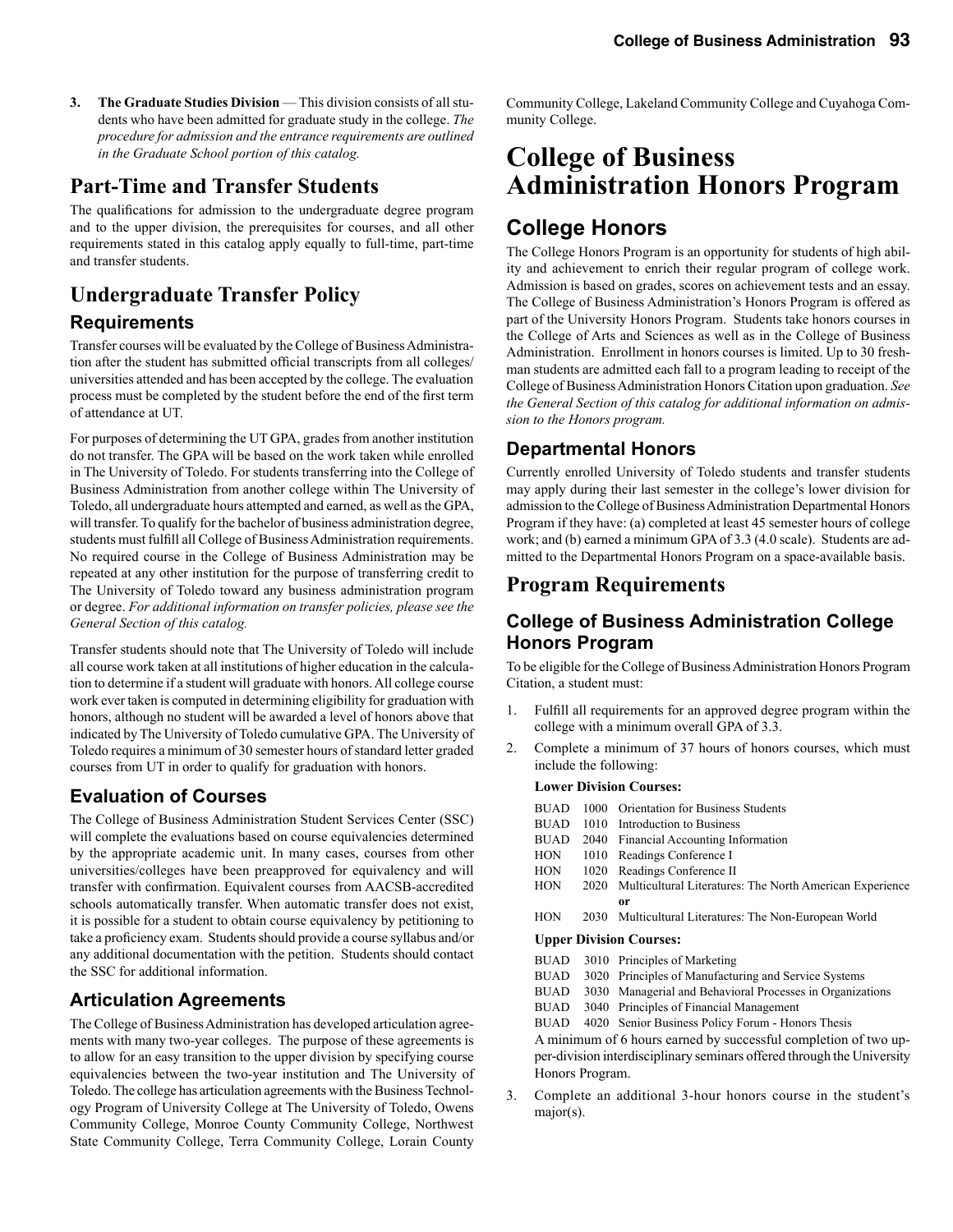### **College of Business Administration Departmental Honors Program**

To be eligible for the College of Business Administration Departmental Honors Program Citation, a student must:

- 1. Fulfill all requirements for an approved degree program within the college with a minimum overall GPA of 3.3.
- 2. Complete a minimum of 15 hours of honors courses that must include the following:

#### **Upper Division Courses:**

| <b>BUAD 3010</b> | Principles of Marketing                                   |
|------------------|-----------------------------------------------------------|
| <b>BUAD 3020</b> | Principles of Manufacturing and Service Systems           |
| <b>BUAD 3030</b> | Managerial and Behavioral Processes in Organizations      |
| <b>BUAD 3040</b> | Principles of Financial Management                        |
| <b>BUAD 4020</b> | Senior Business Policy Forum-Honors Thesis                |
|                  | Complete on additional 2 hour honors course in the studes |

3. Complete an additional 3-hour honors course in the student's major(s).

## **Retention Standards**

To remain in good standing in the College of Business Administration Honors Program, a student must earn a minimum overall GPA of 3.0 by the end of the first year (typically at least 30 hours), 3.1 by the end of the second year (typically at least 60 hours), and 3.2 by the end of the third year (typically at least 90 hours), and make satisfactory progress toward fulfillment of the requirements for a degree "with Honors" in the college.

# **Academic Policies**

## **General Requirements**

*(Refer to the General Section of this catalog for general academic policies that apply to all students.)*

## **Academic Advising**

Students can receive advising concerning their academic program from the college advisers located in the Student Services Center in Stranahan Hall. Appointments are encouraged. Walk-in hours are also available. Degree audits are also available in the Student Services Center.

## **Student Responsibilities**

Students are responsible for selecting the correct courses for their programs of study each semester and for fulfilling their degree requirements. Although advisers will assist wherever possible, *the final responsibility rests with the student.*

## **Declaring or Changing a Major**

Forms for declaring or changing a college major are available in the Student Services Center.

## **GPA Recalculation for Repeated Courses**

If a student repeats a course and receives a grade of C or higher, a request to delete the original grade, as long as it was a C- or lower, can be made. The request form is available in the Student Services Center. If the original grade was given because of cheating or academic dishonesty, it will not be deleted. A maximum of 12 hours can be deleted.

## **Academic Probation**

When a student's cumulative GPA falls below 2.0, the student is automatically placed on probation.

## **Academic Suspension**

Academic suspension means that a student is dropped from The University of Toledo for a period of at least one semester. A student is subject to academic suspension if that person falls below the minimum requirements or fails to make sufficient progress toward attainment of the degree. No course work taken at any other educational institution during the student's suspension shall be accepted as transfer credit. However, students may remove incompletes while under suspension. *See the General Section of this catalog for additional details on University probation and suspension policies.*

### **Readmission**

Suspended students must sit out at least one semester. A suspended student must apply to the Student Services Center for readmission.

## **Code of Student Academic Conduct and Student Academic Grievance Procedure**

Issues related to charges of student academic misconduct or disputes as to final course grades, and the procedures for resolving such issues, will be resolved by the appropriate sections in the College of Business Administration Student Handbook, which sets forth the specific language of the Code of Student Academic Conduct and the procedures for resolution of such issues in the Student Academic Grievance Procedure.

## **Academic Dishonesty and Integrity**

Actions by students that involve academic dishonesty will be considered breaches of the ethical standards of the College of Business Administration. *See the General Section of this catalog for further details on this policy, or contact the Student Services Center.*

## **Degree Audit Requirement (DARS)**

The Degree Audit Reporting System is an automated record that contains all of a student's graduation requirements and tracks that student's progress toward meeting those requirements. Degree audits are available to students upon request from the Student Services Center. Students are encouraged to discuss their degree audits with their academic advisers.

## **Degree Requirements for the Bachelor of Business Administration (B.B.A.) Grade and Hour Requirements**

In order to earn a B.B.A. degree, students must complete a minimum of 126 hours of course work with a minimum cumulative GPA of C (2.0 on a 4.0 scale). All University core, lower division and upper division requirements must be satisfied. Students must earn a minimum of a  $C(2.0)$  grade in each course in the area of specialization, in COMM 3880, and in each course in a minor. The department chair has the prerogative of substituting an additional course in the area of specialization or minor, rather than requiring the student to repeat the course in which a grade below C was received. The student must receive a C or better in the substituted course for it to satisfy the requirements of the specialization or minor. Students must earn a cumulative GPA of 2.25 in the lower division. In addition, students must earn a cumulative GPA of at least 2.25 for **all** courses in the 3000- or 4000-level business core (BUAD 3010, BUAD 3020, BUAD 3030, BUAD 3040, BUAD 3050, BUAD 3470 and BUAD 4020).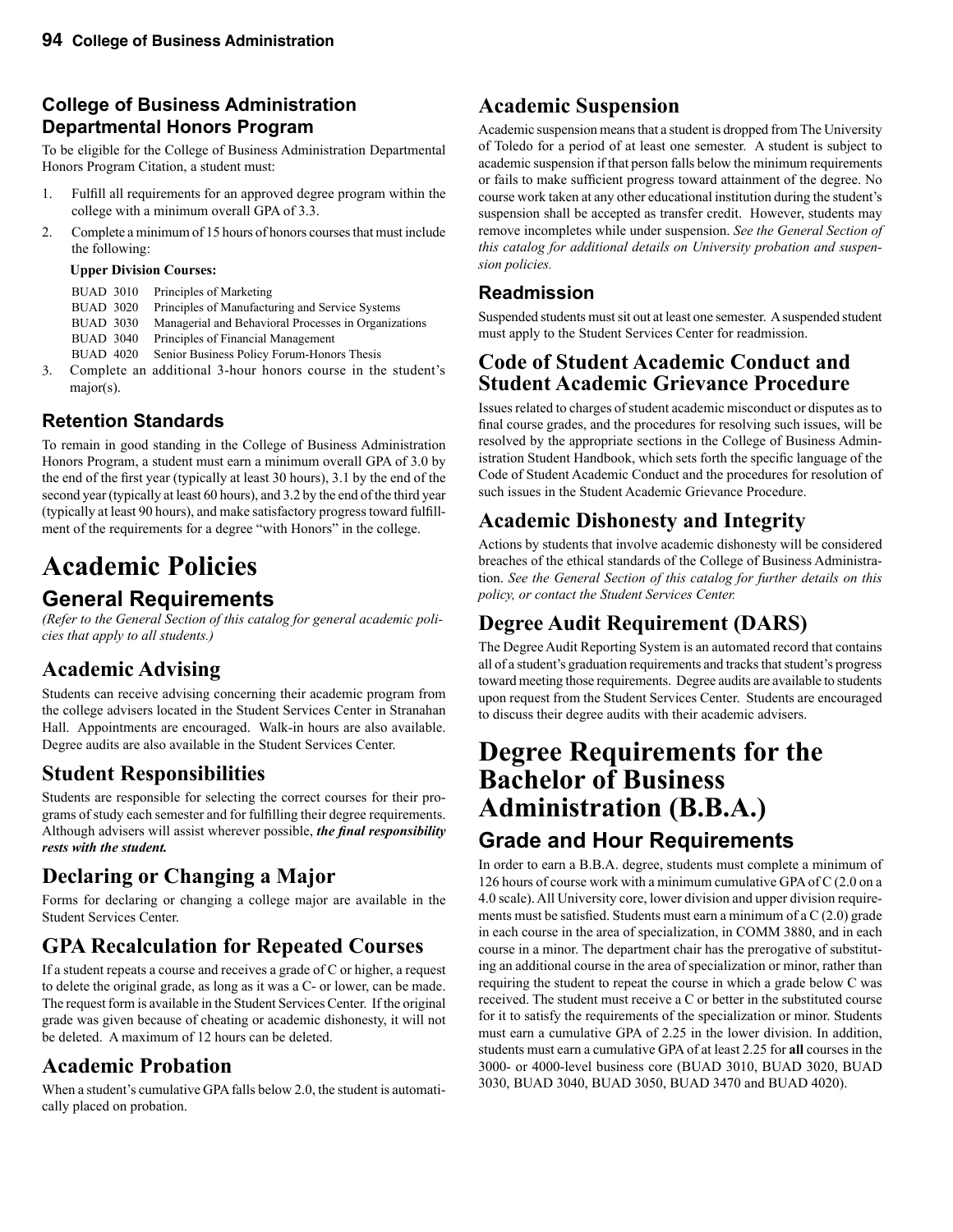### **Lower Division Curricular Requirements**

Students earning bachelor's degrees in all colleges and programs as well as those pursuing associate of arts and associate of science degrees are required to complete between 27 and 30 credit hours of courses that comprise the University Core Curriculum. The courses are distributed in the areas of English composition, humanities/fine arts, social sciences, natural sciences, mathematics and multicultural studies.

Courses that each student is required to take in the College of Business Administration, regardless of area of specialization, are identified below. In addition, students must demonstrate basic business computer proficiency by passing a proficiency test, Microsoft certification or completion of a college-level introduction to computing course.

| <b>BUAD</b> | 1000 |                                       |  |
|-------------|------|---------------------------------------|--|
| <b>BUAD</b> | 1010 |                                       |  |
| *BUAD       | 1020 |                                       |  |
| <b>BUAD</b> | 2000 |                                       |  |
| <b>BUAD</b> | 2040 |                                       |  |
| <b>BUAD</b> | 2050 |                                       |  |
| <b>BUAD</b> | 2060 |                                       |  |
| <b>BUAD</b> | 2070 | Application of Statistics in Business |  |
|             |      |                                       |  |
| <b>BUAD</b> | 2080 |                                       |  |
| <b>BUAD</b> | 3000 |                                       |  |
| <b>ECON</b> | 1150 |                                       |  |
| <b>ECON</b> | 1200 |                                       |  |
|             |      |                                       |  |

\*Required if basic business computer proficiency is not demonstrated.

## **Upper Division Curricular Requirements**

All students must make formal application for admission to the upper division one semester before the semester in which they earn 60 hours. Students who do not meet the requirements or who have not completed all 1000- and 2000-level required and elective business and nonbusiness courses will not be allowed to take upper division courses until requirements for admission to the upper division are satisfied.

The core junior and senior years of the curriculum consist of the following upper division business requirements, an area of specialization, and a minor or business elective courses.

| <b>BUAD</b> | 3010 |                                                    |  |
|-------------|------|----------------------------------------------------|--|
| <b>BUAD</b> | 3020 | Principles of Manufacturing and Service Systems  3 |  |
| <b>BUAD</b> | 3030 | Managerial and Behavioral Processes in             |  |
|             |      |                                                    |  |
| <b>BUAD</b> | 3040 |                                                    |  |
| <b>BUAD</b> | 3050 |                                                    |  |
| <b>BUAD</b> | 4020 |                                                    |  |
| <b>BUAD</b> | 3470 |                                                    |  |
| <b>COMM</b> | 3880 |                                                    |  |

Requirements for areas of specialization and minors are identified by functional area in the following pages. Students in the College of Business Administration wishing to pursue a second area of specialization can count up to two relevant courses (6 hours) taken in their first specialization toward a second specialization. Relevance of the courses is at the discretion of the two departments. Such a program will require taking more than the minimum of 126 hours for the B.B.A. degree.

## **Residence Requirement**

To earn a degree from the College of Business Administration, a student must complete at least 50 percent of business credits from the college. The senior year in the baccalaureate program must be taken in residence by all business students.

## **Class Ranks**

In the College of Business Administration, class rank is determined as follows:

| Rank      | <b>Hours Earned</b> |
|-----------|---------------------|
| Freshman  | $0-29.99$           |
| Sophomore | 30-59.99            |
| Junior    | 60-89.99            |
| Senior    | $90+$ hours         |

## **Programs of Study Accounting**

*Adviser: Professor Diana Franz* 

### **Areas of Specialization**

The department of accounting offers courses in the areas of financial accounting, management accounting, auditing, accounting systems and taxation. Completion of an accounting degree leads to professional careers in public accounting, business and government and begins the preparation for the Certified Public Accountant (CPA), Certified Management Accountant (CMA) and Certified Internal Auditor (CIA) examinations.

The specialization in accounting is designed to enable students to advance more rapidly to positions of responsibility and leadership in their chosen fields. As of the year 2000 in the state of Ohio, all candidates taking the CPA exam must have completed 150 credit hours. Accounting career fields other than public accounting have not adopted the 150 hour requirement. The department of accounting offers a graduate degree that can be pursued in addition to a bachelor's degree.

## **Program Requirements**

No junior level accounting courses may be attempted until a student is admitted to the upper division by the College of Business Administration.

#### **Required Courses: (18 hours)**

| ACCT | 3100 |  |
|------|------|--|
| ACCT | 3110 |  |
| ACCT | 3210 |  |
| ACCT | 3310 |  |
| ACCT | 4120 |  |
| ACCT | 4310 |  |
|      |      |  |

#### **Electives: (Choose one of the following – 3 hours)**

| ACCT 4130 |           |  |
|-----------|-----------|--|
|           | ACCT 4410 |  |
|           |           |  |

Students wishing to register in ACCT 3100 must meet the following prerequisites: a GPA of 2.50 or better in all introductory level college accounting courses including a grade of C (2.0) or better in both BUAD 2040 and BUAD 2050 or equivalent courses, and an overall GPA of 2.50 or better in all prior college level courses.

Accounting students are encouraged to minor in Information Systems.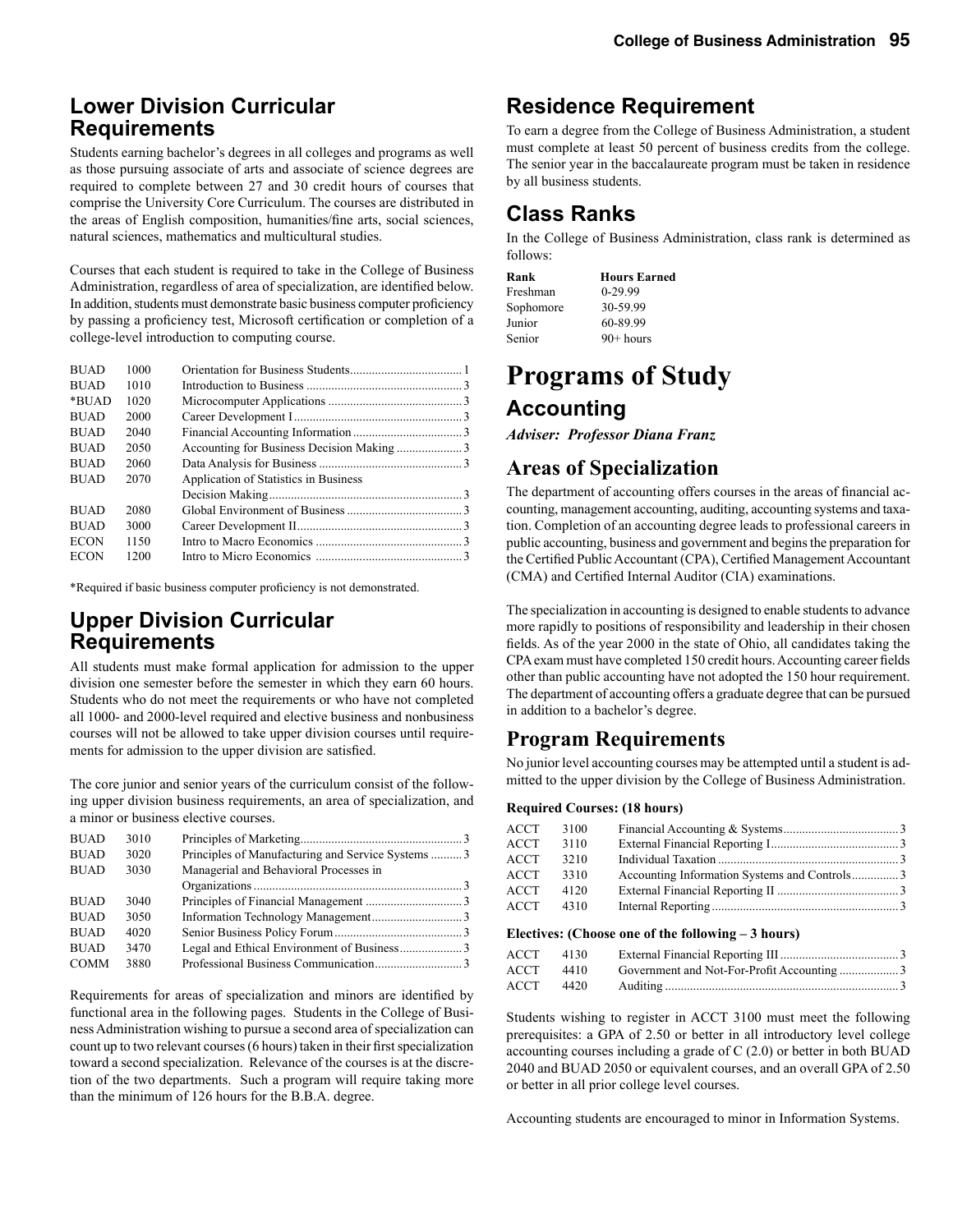## **Business Analysis**

*Adviser: Professor Paul Kozlowski*

### **Program Requirements**

#### **Required Courses: (12 hours)**

| <b>BANS</b> | 3060 |  |
|-------------|------|--|
| <b>BANS</b> | 3070 |  |
| <b>INFS</b> | 3250 |  |
| <b>OPMT</b> | 4450 |  |
|             |      |  |

#### **Electives: (Select any two from the following – 6 hours)**

| <b>EBUS</b> | 3090  | <b>FINA</b> | 4090 | <b>OPMT</b> | 4750 |
|-------------|-------|-------------|------|-------------|------|
| <b>FINA</b> | 3480. | <b>OPMT</b> | 3310 | MK TG       | 3880 |
| <b>FINA</b> | 3890  | <b>OPMT</b> | 3750 | PSL S       | 3080 |

## **Electronic Commerce**

*Adviser: Professor Thuong Le*

The electronic commerce (e-commerce) specialization provides students with the managerial and technical skills for successful careers in the Internet economy. E-commerce competencies are essential for business professionals in fields such as marketing, financial services, international business, purchasing, information systems, operations management and professional sales.

## **Program Requirements**

#### **Required Courses: (12 hours)**

| <b>EBUS</b> | 3090 |                                      |  |
|-------------|------|--------------------------------------|--|
| <b>EBUS</b> | 3180 |                                      |  |
| <b>EBUS</b> | 4040 |                                      |  |
| EBUS        | 4150 | E-Commerce Business Models & Project |  |
|             |      |                                      |  |

#### **Electives – Choose one of the following career tracks:**

#### **Information Technology for Electronic Commerce (6 hours)**

| Principles of Structured Computer    |
|--------------------------------------|
|                                      |
| <b>Application Development Using</b> |
|                                      |
| 3150<br>4370                         |

#### **Electronic Commerce Business Applications (choose two of the following – 6 hours)**

| <b>FINA</b> | 4090 |                                 |  |
|-------------|------|---------------------------------|--|
| <b>MKTG</b> | 3260 |                                 |  |
| MKTG        | 3280 |                                 |  |
|             |      | (required in this career track) |  |

### **Entrepreneurship, Family & Small Business**

#### *Adviser: Professor Sonny Ariss*

This program is designed for students who desire to start or currently work for a small or medium-sized family or non-family firm. The program emphasizes practical training and developing relationships with practitioners from the business community.

## **Program Requirements**

### **Required Courses: (12 hours)**

| EFSB | 3590 |                                       |  |
|------|------|---------------------------------------|--|
| EFSB | 4010 |                                       |  |
| FINA | 4840 | Small Business Financial Policies and |  |
|      |      | Practices 3                           |  |
| HURM | 3220 |                                       |  |

#### **Electives: (Select one from each of the following modules – 6 hours)**

*Module I:*

ACCT 3000, ACCT 3010, ACCT 3030, FINA 4890

*Module II:* 

MKTG 3690, PSLS 3440, EBUS 3090

### **Finance**

#### *Adviser: Professor Andrew Solocha*

For this area of specialization, students must take a total of 21 hours, consisting of four required courses (12 hours) beyond BUAD 3040, and three finance electives (9 hours).

## **Program Requirements**

#### **Required Courses: (12 hours)**

| FINA | 3480 |  |
|------|------|--|
| FINA | 4080 |  |
| FINA | 4090 |  |
| FINA | 4670 |  |

#### **Electives: (9 hours)**

Any three department of finance electives with the **exception** of FINA 2000, FINA 3060, FINA 4610 and FINA 4880.

## **Financial Services**

*Adviser: Professor Linda Bowyer*

## **Program Requirements**

#### **Required Courses (15 hours):**

| FINA | 3600 | Risk Management or                |  |
|------|------|-----------------------------------|--|
|      | 3610 | Life and Health Insurance or      |  |
|      | 4890 |                                   |  |
| FINA | 3660 | Real Estate Principles, Practices |  |
|      |      | and Finance                       |  |
|      |      | or                                |  |
|      | 3670 | Real Estate Valuation or          |  |
|      | 3680 |                                   |  |
| FINA | 3480 |                                   |  |
| FINA | 4090 |                                   |  |
| PSLS | 3440 |                                   |  |
|      |      |                                   |  |

#### **Electives: (Select two courses not used as required courses from the following – 6 hours)**

| FINA 3600 | FINA 3660 | FINA 3680 | <b>FINA</b> | 4870 |
|-----------|-----------|-----------|-------------|------|
| FINA 4940 | FINA 3610 | FINA 3670 | FINA 4100   |      |
| FINA 4890 |           |           |             |      |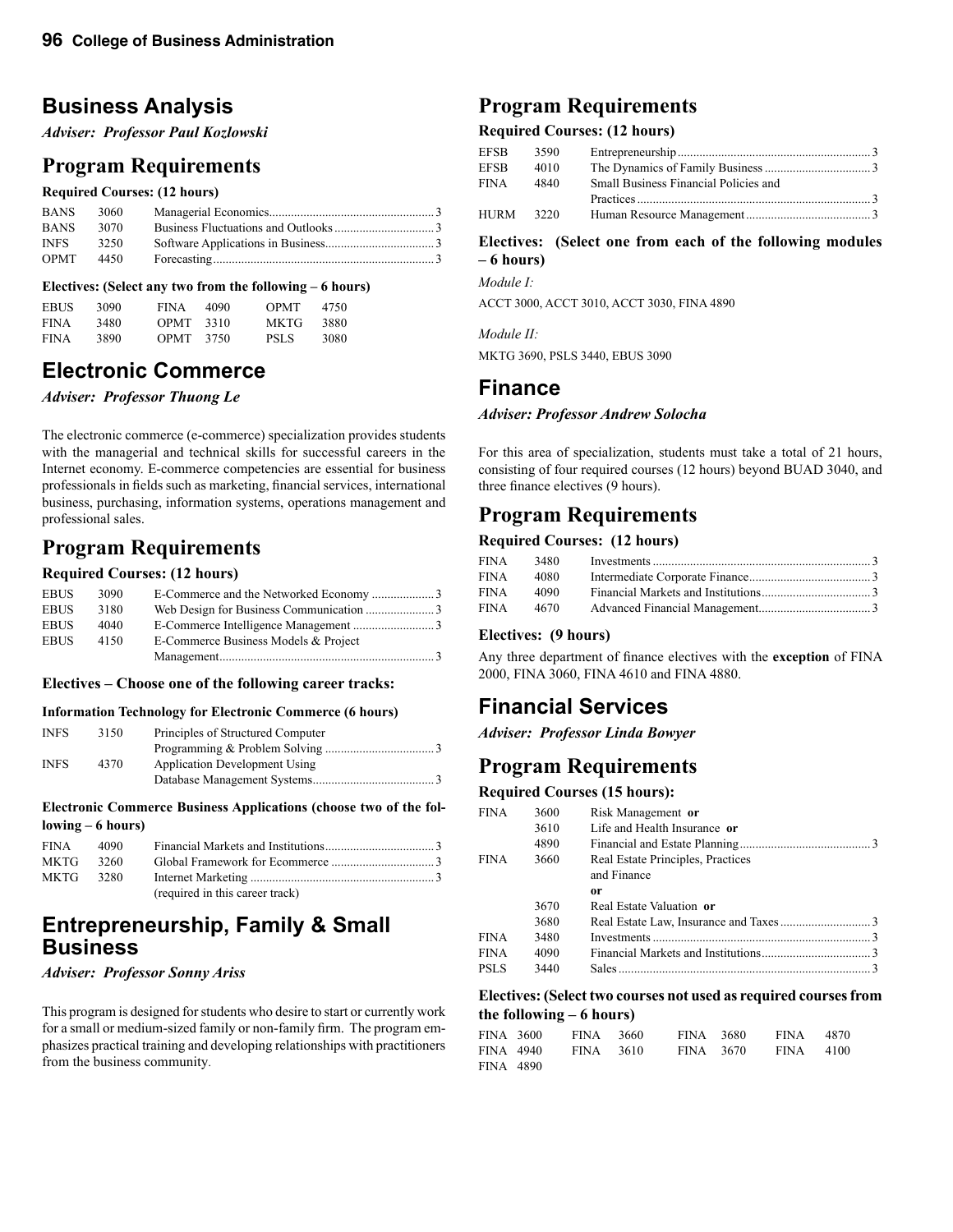## **Human Resource Management**

*Adviser: Professor Dale J. Dwyer*

Human resource management is designed to prepare candidates for positions in human resource management in domestic and international business organizations, hospitals, nonprofit organizations, and local, state and federal government agencies.

## **Program Requirements**

### **Required Courses: (21 hours)**

| <b>BLAW</b> | 3550 |  |
|-------------|------|--|
| <b>HURM</b> | 3220 |  |
| HURM        | 3630 |  |
| HURM        | 4640 |  |
| <b>HURM</b> | 4650 |  |
| HURM        | 4660 |  |
| HURM        | 4710 |  |
|             |      |  |

## **Information Systems**

#### *Adviser: Professor T.S. Ragu-Nathan*

Information systems (INFS) provides the student with the managerial and technical skills required to enter the challenging and dynamic field of computers and information systems. The student acquires knowledge involving a variety of topics, including widely used business programming languages, the design and implementation of management information systems, networking and communications, the managerial aspects of system development and the latest technological developments in database management, computer software and information technology.

### **Program Requirements**

#### **Required Courses (18 hours)**

| <b>INFS</b> | 3150 |  |
|-------------|------|--|
| <b>INFS</b> | 3160 |  |
| <b>INFS</b> | 3370 |  |
| <b>INFS</b> | 3770 |  |
| <b>INFS</b> | 4300 |  |
| <b>INFS</b> | 4510 |  |
|             |      |  |

#### **Electives: (choose one from the following – 3 hours)**

| INFS 3240 | <b>INFS</b> 4320 | INFS 4990        | <b>INFS</b> | 3380 |
|-----------|------------------|------------------|-------------|------|
| INFS 4810 | OPMT 4760        | <b>INFS</b> 3980 |             |      |

### **International Business**

*Advisers: Professors Don Beeman and Anthony Koh*

The International Business Program plays a key role in preparing future business managers for today's dynamic global marketplace. The program provides training for careers in small, mid-sized and large companies and government and international agenices with a global orientation, particularly multinational corporations, export-import firms, banks, transportation and logistics firms, and government and international agencies involved in international trade, finance and ecomonic development.

### **Program Requirements**

#### **Required Courses: (12 hours)**

| <b>FINA</b> | 3500 |  |
|-------------|------|--|
| IBUS        | 3600 |  |
| IBUS        | 4360 |  |
| MKTG        | 3140 |  |

#### **Electives: (Select any two – 6 hours)**

| <b>BLAW</b> | 3670 |                                        |  |
|-------------|------|----------------------------------------|--|
| <b>IBUS</b> | 4490 |                                        |  |
| <b>IBUS</b> | 3150 | Understanding Cultural Differences for |  |
|             |      |                                        |  |
| <b>IBUS</b> | 4180 |                                        |  |
| <b>MKTG</b> | 3260 |                                        |  |
| MKTG        | 4220 | International Sourcing, Logistics and  |  |
|             |      |                                        |  |
|             |      |                                        |  |

Other courses subject to approval, including study abroad courses and internships in international business.

#### **Foreign Language Requirements for International Business Majors**

International business majors must demonstrate foreign language proficiency by satisfying one of the following requirements:

- a) Completed four years of one foreign language in high school with a grade of B or better in each course; or
- b) Completed a University-level fourth semester foreign language course; or
- c) Have a proficiency in a native language other than English.

## **Marketing**

#### *Advisers: Professor Ronald Zallocco*

The marketing specialization provides the student with the skills to make decisions about product design and quality, pricing, channels of distribution, advertising and personal selling in ways that enhance consumer satisfaction and further the goals of the organization. The student learns to approach problems with a clear understanding of the relationship between marketing and other business functions.

### **Program Requirements**

#### **Required Courses: (9 hours)**

| MKTG | 3850 | Buyer Behavior and Relationship Marketing 3 |
|------|------|---------------------------------------------|
| MKTG | 3880 | Marketing Research & Data-Based Management3 |
| MKTG | 4130 |                                             |

#### **Electives: (Select 6 hours from module I and 6 hours from module II – 12 hours)**

*Module I:*

| MKTG 3140 |      |  |
|-----------|------|--|
| MKTG      | 3280 |  |
| MKTG      | 3690 |  |
| MKTG      | 4540 |  |
| MKTG      | 4940 |  |
| PSLS      | 3440 |  |

#### *Module II:*

| MKTG  | 3130 |                                        |  |
|-------|------|----------------------------------------|--|
| MKTG  | 3260 |                                        |  |
| MKTG  | 3870 |                                        |  |
| MKTG  | 3910 |                                        |  |
| MKTG  | 4120 |                                        |  |
| MKTG  | 4220 | International Sourcing, Logistics $\&$ |  |
|       |      |                                        |  |
| MKTG  | 4520 |                                        |  |
| MKTG  | 4570 |                                        |  |
| MKTG  | 4980 |                                        |  |
| MKTG  | 4990 |                                        |  |
| PSL S | 3080 |                                        |  |
| PSLS  | 4710 |                                        |  |
|       |      |                                        |  |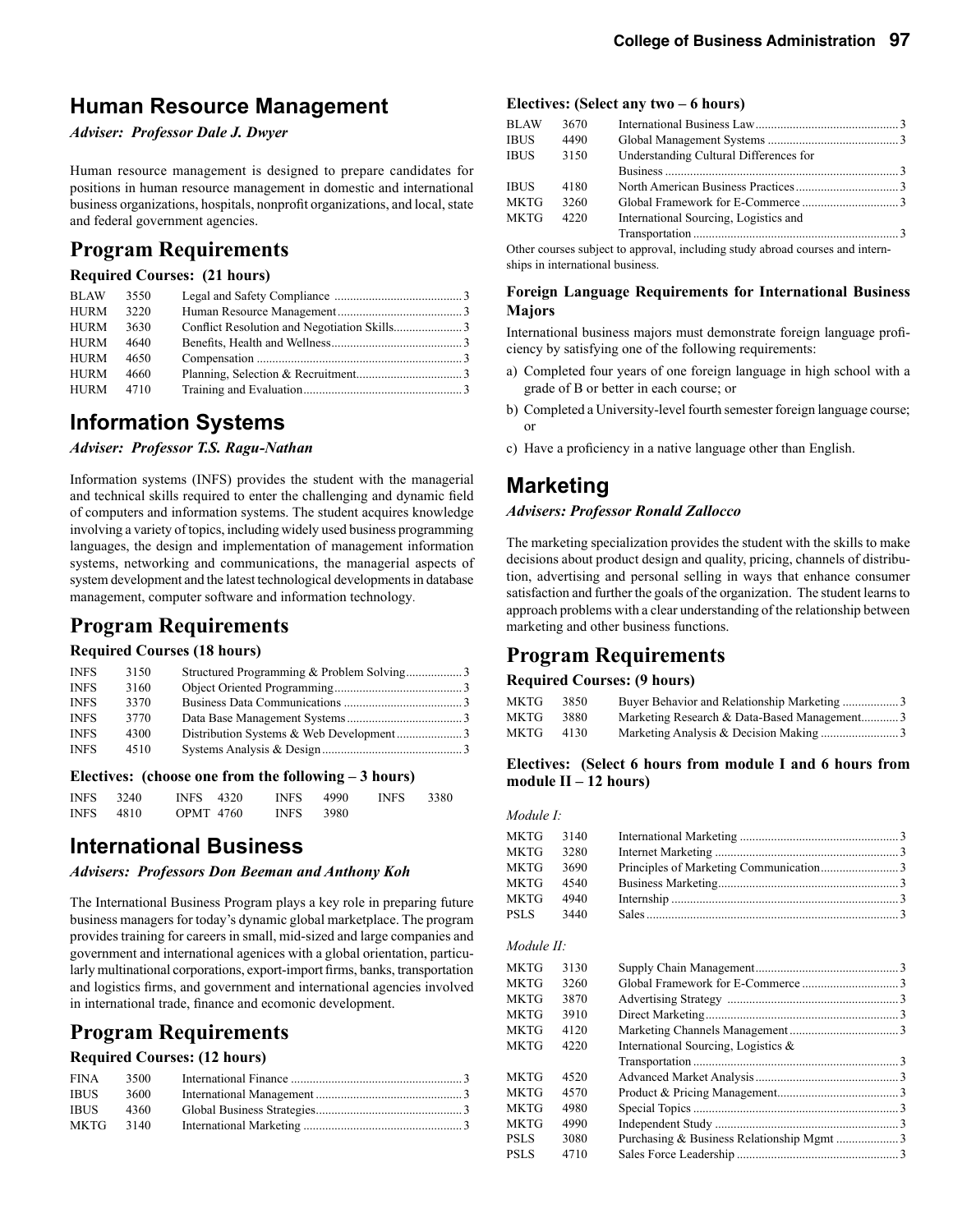## **Operations Management**

#### *Adviser: Professor Arthur Smith*

Operations management (OPMT) is designed for students who are interested in the revitalization of America's industrial base or who want to pursue careers in the rapidly expanding service sector. Students acquire the knowledge and skills to manage people and resources. Students are given a broad overview of operations from product design, process selection, TQM, facility layout and location through planning and scheduling.

## **Program Requirements**

#### **Required Courses: (9 hours)**

| OPMT        | 3340 |  |
|-------------|------|--|
| <b>OPMT</b> | 3610 |  |
| <b>OPMT</b> | 3660 |  |

#### **Electives: (choose three of the following – 9 hours):**

| <b>OPMT</b> | 3310. | <b>OPMT</b> | 4150 | <b>OPMT</b> | 4760 |
|-------------|-------|-------------|------|-------------|------|
| <b>OPMT</b> | 3600. | <b>OPMT</b> | 4420 | <b>OPMT</b> | 4980 |

## **Organizational Development and Management**

*Adviser: Professor Dale J. Dwyer*

The major in organizational development and management prepares students to enter a variety of organizations, both for profit and not-for-profit. Graduates of this program receive training in a number of areas that are crucial to a manager's success: planning, decision-making, interpersonal skills, team-building, performance development and evaluation, conflict resolution, motivation and leading change.

## **Program Requirements**

#### **Complete the following courses: (18 hours)**

| <b>HURM</b> | 3220 |                                      |  |
|-------------|------|--------------------------------------|--|
| <b>HURM</b> | 3630 |                                      |  |
| ORGD        | 4210 |                                      |  |
| <b>ORGD</b> | 4240 | Communication Strategies for Leading |  |
|             |      |                                      |  |
| ORGD        | 4330 |                                      |  |
| <b>ORGD</b> | 4780 |                                      |  |

## **Professional Sales**

*Adviser: Professor Richard Buehrer*

The professional sales major trains students for distinguished careers in business-to-business selling. Listed below are specific courses in the University Core and specific electives needed to fulfill the requirements for a specialization in professional sales. Please see the adviser for details.

## **Program Requirements**

#### **Required professional sales and business courses: (22 hours)**

| <b>MKTG</b> | 4540 |                                    |  |
|-------------|------|------------------------------------|--|
| <b>PSLS</b> | 3000 |                                    |  |
| <b>PSLS</b> | 3080 | Purchasing & Business Relationship |  |
|             |      |                                    |  |
| <b>PSLS</b> | 3440 |                                    |  |
| <b>PSLS</b> | 3450 |                                    |  |
| <b>PSLS</b> | 4710 |                                    |  |
| <b>PSLS</b> | 4740 |                                    |  |
| <b>PSLS</b> | 4940 |                                    |  |
|             |      |                                    |  |

#### **Required Arts and Sciences courses, including required University Core courses:**

| <b>ENGL</b> | 1110 |                                                                   |  |
|-------------|------|-------------------------------------------------------------------|--|
| <b>MATH</b> | 1260 | Modern Business Math I (University Core                           |  |
|             |      |                                                                   |  |
| <b>MATH</b> | 1270 |                                                                   |  |
| <b>PSY</b>  | 1010 | Intro. to Psychology (University Core                             |  |
|             |      | requirement - Social Science)                                     |  |
|             |      | 0r                                                                |  |
| <b>SOC</b>  | 1010 | Intro. to Sociology (University Core                              |  |
|             |      |                                                                   |  |
| ENGL        | 2960 | Organizational Report Writing (University                         |  |
|             |      |                                                                   |  |
| <b>COMM</b> | 3840 | Interpersonal Comm. (University Core                              |  |
|             |      |                                                                   |  |
| PHIL        | 1020 | Critical Thinking (University Core                                |  |
|             |      | requirement - Humanities/Fine Arts)                               |  |
|             |      | 0r                                                                |  |
| PHIL.       | 1010 |                                                                   |  |
|             |      | University Core requirement - Natural Sciences: Based on intended |  |
|             |      |                                                                   |  |
|             |      | University Core requirement - Natural Sciences:                   |  |
|             |      |                                                                   |  |
|             |      | University Core requirement – Multicultural: Diversity of         |  |
|             |      |                                                                   |  |
|             |      |                                                                   |  |
|             |      |                                                                   |  |
| <b>COMM</b> | 3880 |                                                                   |  |
|             |      |                                                                   |  |
|             |      | Two Communication courses from the following:                     |  |
| COMM        | 1010 |                                                                   |  |
| <b>COMM</b> | 2600 |                                                                   |  |
| COMM        | 3810 |                                                                   |  |
| COMM        | 3820 |                                                                   |  |
| <b>COMM</b> | 4810 |                                                                   |  |

#### **Nonbusiness elective: (1 hour)**

Nonbusiness elective ............................................................................................1

## **Supply Chain Management**

*Adviser: Professor Ram Rachamadugu*

This major emphasizes sourcing, industrial marketing, logistics, transportation, quality, production planning, computer applications, information systems and emerging practices in supply chain management and e-commerce. Both strategic and operational issues will be emphasized.

## **Program Requirements**

#### **Required: (3 hours)**

MKTG 3130 Introduction to Supply Chain Management .....................3

**Electives: (Select 6 hours from module I, 6 hours from module II, 3 hours from module III, and 3 hours from module IV – total 18 hours)**

#### *Module I:*

| <b>EBUS</b> | 3090 |  |
|-------------|------|--|
| <b>OPMT</b> | 3660 |  |
| PSLS        | 3080 |  |
| Module II:  |      |  |
| OPMT        | 3600 |  |
| OPMT        | 3610 |  |
| OPMT        | 3340 |  |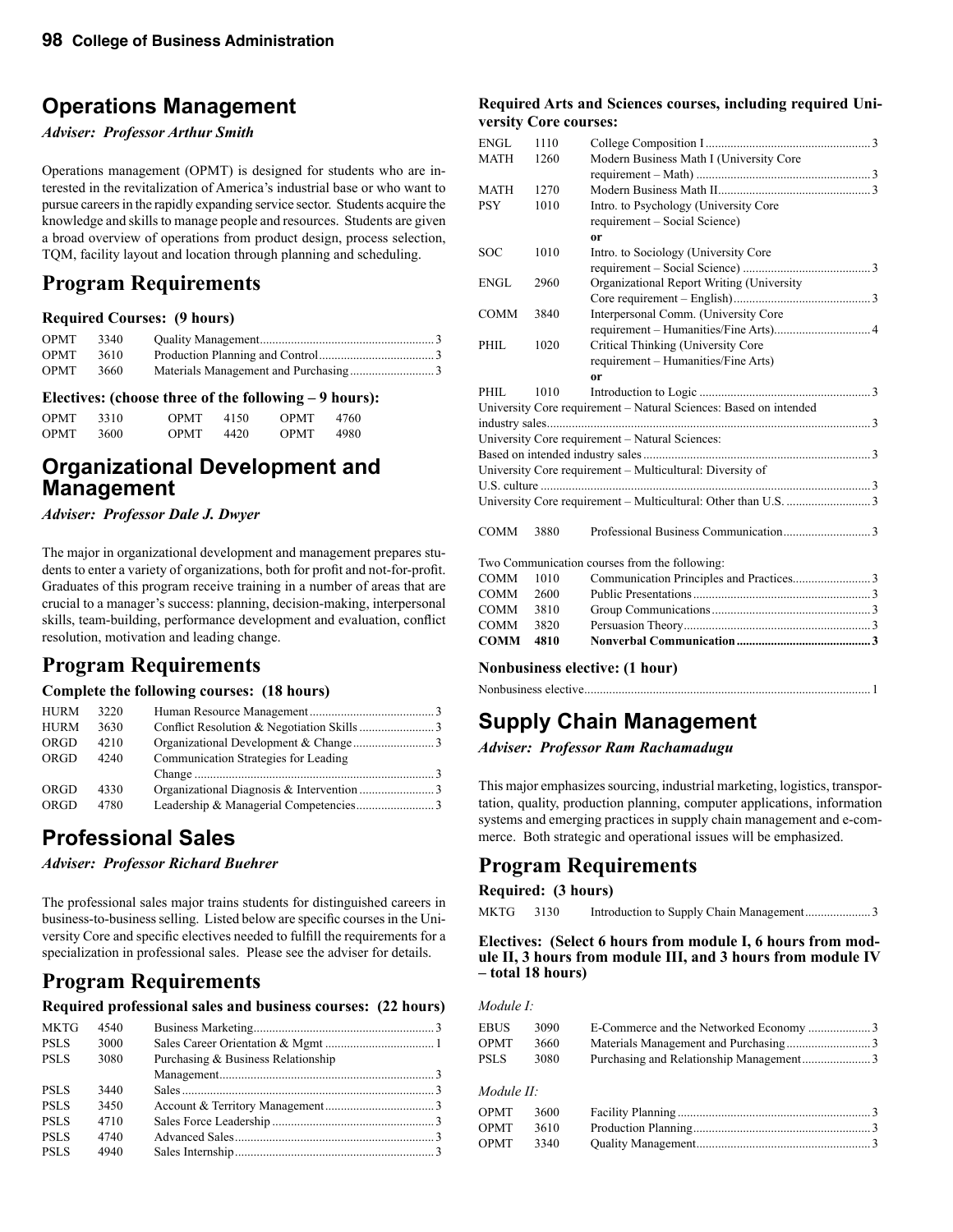*Module III:*

| MKTG 4540 |  |  |
|-----------|--|--|
|           |  |  |

#### *Module IV:*

| <b>IBUS</b> | 4490 |  |
|-------------|------|--|
| MGMT 4910   |      |  |
| MGMT 4940   |      |  |

## **Minors**

### **Minor or Business Electives for Business Students**

In order to increase the knowledge base of students, the college offers business students the choice of a minor or business electives as part of the curriculum. The course requirements for a minor are specified by the departments. The college offers the following minors for business students: accounting, business analysis, business economics, business law, commercial real estate, decision sciences, electronic commerce, entrepreneurship, family and small business, finance, financial services, information systems, insurance and risk management, international business, management, marketing, operations management, professional sales, small business financial management and supply chain management.

The following minors are only available for College of Business Administration students. Students cannot duplicate credit in their area of specialization or upper division core. The minor is three courses (9 hours).

### **Accounting**

| ACCT | 3000 |                                                                                                                                                                                                                                   |  |  |
|------|------|-----------------------------------------------------------------------------------------------------------------------------------------------------------------------------------------------------------------------------------|--|--|
| ACCT | 3010 | Cost Accounting for                                                                                                                                                                                                               |  |  |
|      |      |                                                                                                                                                                                                                                   |  |  |
| ACCT | 3030 |                                                                                                                                                                                                                                   |  |  |
|      |      | $\alpha$ . The contract of the contract of the contract of the contract of the contract of the contract of the contract of the contract of the contract of the contract of the contract of the contract of the contract of the co |  |  |

Students may make substitutions for the above courses with the permission of the chair of the department of accounting.

### **Business Analysis**

| <b>BANS</b> | 3060 | Managerial Economics |  |
|-------------|------|----------------------|--|
|             |      | or                   |  |
| <b>BANS</b> | 3070 |                      |  |
| <b>INFS</b> | 3250 |                      |  |
| <b>OPMT</b> | 4450 |                      |  |
|             |      |                      |  |

### **Business Economics**

| <b>BANS</b> | 3060 |                                  |
|-------------|------|----------------------------------|
| <b>BANS</b> | 3070 | Business Fluctuations & Economic |
|             |      |                                  |
| OPMT 4450   |      | Forecasting                      |
|             |      | or                               |
| <b>FINA</b> | 3500 |                                  |

### **Business Law**

#### **Complete three of the following:**

| <b>BLAW</b> | 3550 | Legal & Safety Compliance Issues      |  |
|-------------|------|---------------------------------------|--|
|             |      |                                       |  |
| <b>BLAW</b> | 3570 | The Laws of Structuring and Operating |  |
|             |      |                                       |  |
| BLAW        | 3670 |                                       |  |
| <b>BLAW</b> | 4570 | Legal and Ethical Aspects of Managing |  |
|             |      |                                       |  |

### **Commercial Real Estate**

| FINA | 3660 | Real Estate Principles, Practices |  |
|------|------|-----------------------------------|--|
|      |      | and Finance 3                     |  |
| FINA | 3670 |                                   |  |
| FINA | 3680 |                                   |  |

### **Decision Sciences**

#### **Complete any three of the following courses:**

| <b>OPMT</b> | 3310 | <b>OPMT</b> | 3760 | <b>OPMT</b> | 3750 |
|-------------|------|-------------|------|-------------|------|
| <b>OPMT</b> | 4450 | <b>OPMT</b> | 4760 | <b>OPMT</b> | 4750 |
| <b>MKTG</b> | 3880 |             |      |             |      |

### **Electronic Commerce**

#### **Required Courses:**

| <b>EBUS</b> | 3090 |                                         |
|-------------|------|-----------------------------------------|
| <b>EBUS</b> | 3180 |                                         |
|             |      | Elective: (Choose one of the following) |

| EBUS | 4040  |                                   |  |
|------|-------|-----------------------------------|--|
| INFS | 3150  | Principles of Structural Computer |  |
|      |       |                                   |  |
| MKTG | 32.80 |                                   |  |

### **Entrepreneurship, Family, & Small Business**

| EFSB  | 4010 |                                          |  |
|-------|------|------------------------------------------|--|
| EFSB- | 3590 |                                          |  |
| FINA  | 4840 | <b>Small Business Financial Policies</b> |  |
|       |      | and Practices 3                          |  |

### **Finance**

| FINA | 3480     |  |
|------|----------|--|
| FINA | 4080     |  |
| FINA | - 4090 - |  |

### **Financial Services**

#### **Complete three of the following:**

| FINA 3480 FINA | 3660 | FINA 4090 | PSLS 3440* |  |
|----------------|------|-----------|------------|--|
| FINA 3600 FINA | 3670 | FINA 4870 | FINA 3610  |  |
| FINA 4100 FINA | 4890 |           |            |  |
|                |      |           |            |  |

\*With permission from chair of the department of finance.

### **Information Systems**

| <b>INFS</b> | 3250 | Software Applications in Business |  |
|-------------|------|-----------------------------------|--|
|             |      | or                                |  |
| <b>INFS</b> | 3770 |                                   |  |
|             |      |                                   |  |

### **Insurance and Risk Management**

| FINA | 3600 |  |
|------|------|--|
| FINA | 3610 |  |
| FINA | 4890 |  |

### **International Business**

Select three courses, taking into consideration prerequisites, from those listed under the international business area of specialization.

### **Management**

#### **Complete three of the following:**

| EFSB        | 3590 |  |
|-------------|------|--|
| <b>HURM</b> | 3220 |  |
| <b>HURM</b> | 3630 |  |
| ORGD        | 4780 |  |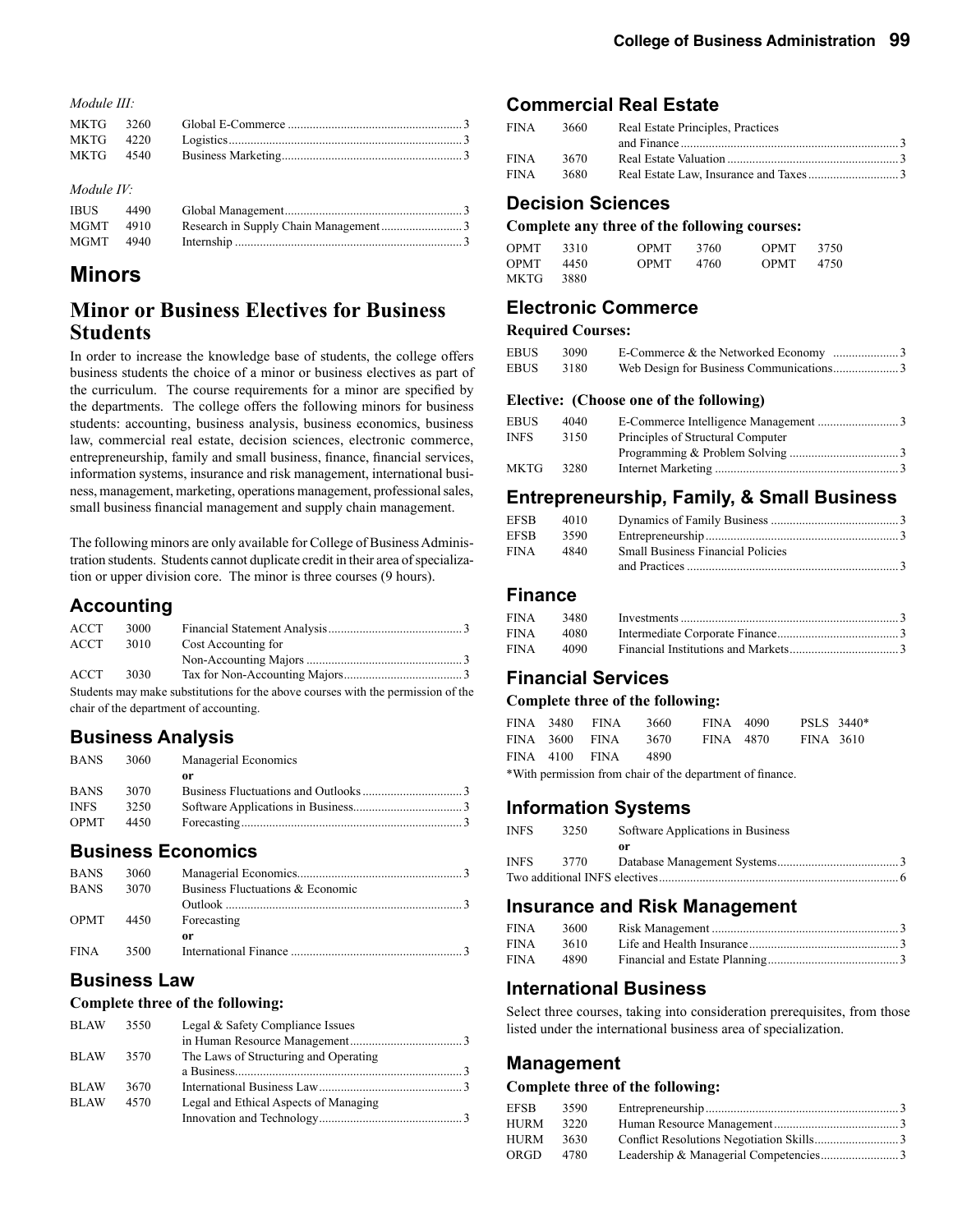### **Marketing**

#### **Required:**

| MKTG | 3850 | Buyer Behavior and Relationship Management |  |
|------|------|--------------------------------------------|--|
| MKTG | 3880 | or<br>Marketing Research and Data-Based    |  |

#### **Electives:**

Select two courses (6 hours) from the courses listed for the marketing specialization, except MKTG 4940.

### **Operations Management**

Select any three courses from those courses listed previously as required courses and electives under the operation management area of specialization.

### **Professional Sales**

#### **Required:**

|  | <b>PSI</b> |  |  |
|--|------------|--|--|
|--|------------|--|--|

#### **Electives: (Select two from the following)**

| <b>PSLS</b> | 3080 | Purchasing and Business Relationship |  |
|-------------|------|--------------------------------------|--|
|             |      |                                      |  |
| <b>PSLS</b> | 3450 |                                      |  |
| <b>PSLS</b> | 4710 |                                      |  |
| <b>PSLS</b> | 4740 |                                      |  |
| MKTG        | 4540 |                                      |  |

### **Small Business Financial Management**

#### **Required Courses:**

| <b>FINA</b> | 4080 |  |
|-------------|------|--|
| <b>FINA</b> | 4840 |  |

#### **Elective: (Choose one of the following – 3 hours)**

| FINA 3670 | EFSB 3590     | EFSB 4010 |  |
|-----------|---------------|-----------|--|
| FINA 4090 | $FINA = 4670$ |           |  |

### **Supply Chain Management**

#### **Required:**

```
MKTG 3130 Introduction to Supply Chain Management .....................3
```
### **Electives:**

Select any two courses (6 hours) from the list of electives listed under Modules I, II and III for the supply chain management major, but no more than one course (3 hours) from any module.

## **Business Minors for Nonbusiness Students at The University of Toledo**

The College of Business Administration offers a general minor and three specialty minors (business analysis, professional sales and supply chain management) for students in nonbusiness programs at The University of Toledo. These minors are recommended for students who want to enhance their academic programs with business-related course work. Students taking courses in the business minor must meet course prerequisite requirements. These minors are designed specifically for nonbusiness students and should not be confused with the individual minors offered for College of Business Administration students. Students can take two minors and may take no more than one course that fulfills the requirements of both

minors. Students should contact advisers in their college and in the College of Business Administration for additional details about the minors.

## **General Minor for Nonbusiness Students**

### **Requirements for the General Minor in Business for Nonbusiness Students**

1. A minimum cumulative GPA of 2.25 is required in the following prerequisite courses or their equivalents. A student who does not meet the minimum standards but has at least a cumulative 2.0 in the prerequisites will be reviewed by the College of Business Administration assistant dean on an individual basis. In addition to the requirements below, students must demonstrate computer proficiency through a proficiency test, Microsoft certification or an introduction to business computing course.

#### **Economics**

Select from ECON 1150 and 1200, or MIME 2600 or equivalen ........... 3-6

#### **Mathematics**

| Select from MATH 1260 and 1270, or 1750 and |  |
|---------------------------------------------|--|
|                                             |  |

#### **Business Statistics**

Select from BUAD 2060, MATH 2630, or equivalent .................. 3

2. Eighteen hours are required beyond the prerequisite courses above. A grade of C (2.0) or better is required in each of the following courses, at least one of which must be at the 3000 level:

#### **Required Foundation Course**

#### **Additional Requirements**

A. Select **three** courses from the following:

| <b>BUAD</b> | 1010 |                                       |  |
|-------------|------|---------------------------------------|--|
| <b>BUAD</b> | 2050 | <b>Accounting for Business</b>        |  |
|             |      |                                       |  |
| <b>BUAD</b> | 2070 | Application of Statistics in Business |  |
|             |      |                                       |  |
| <b>BUAD</b> | 2080 |                                       |  |
| <b>BUAD</b> | 3010 |                                       |  |
| <b>BUAD</b> | 3020 | Principles of Manufacturing and       |  |
|             |      |                                       |  |
| <b>BUAD</b> | 3030 | Managerial and Behavioral Processes   |  |
|             |      |                                       |  |
| <b>BUAD</b> | 3040 |                                       |  |
| <b>BUAD</b> | 3050 | Information Technology Management3    |  |
| <b>BUAD</b> | 3470 |                                       |  |
|             |      |                                       |  |

 B. Select **two** additional courses from the eight listed above or select two courses at the 3000- or 4000-level from ACCT, FINA, INFS, MGMT, EFSB, IBUS, EBUS, OPMT, ORGD HURM, PSLS, BANS, BLAW, or MKTG to complete the additional requirements. (Prerequisites for selected courses must be fulfilled.)

 C. At least **three of the five** courses selected to fulfill the additional minor in business requirements must be at the 3000 or 4000 level.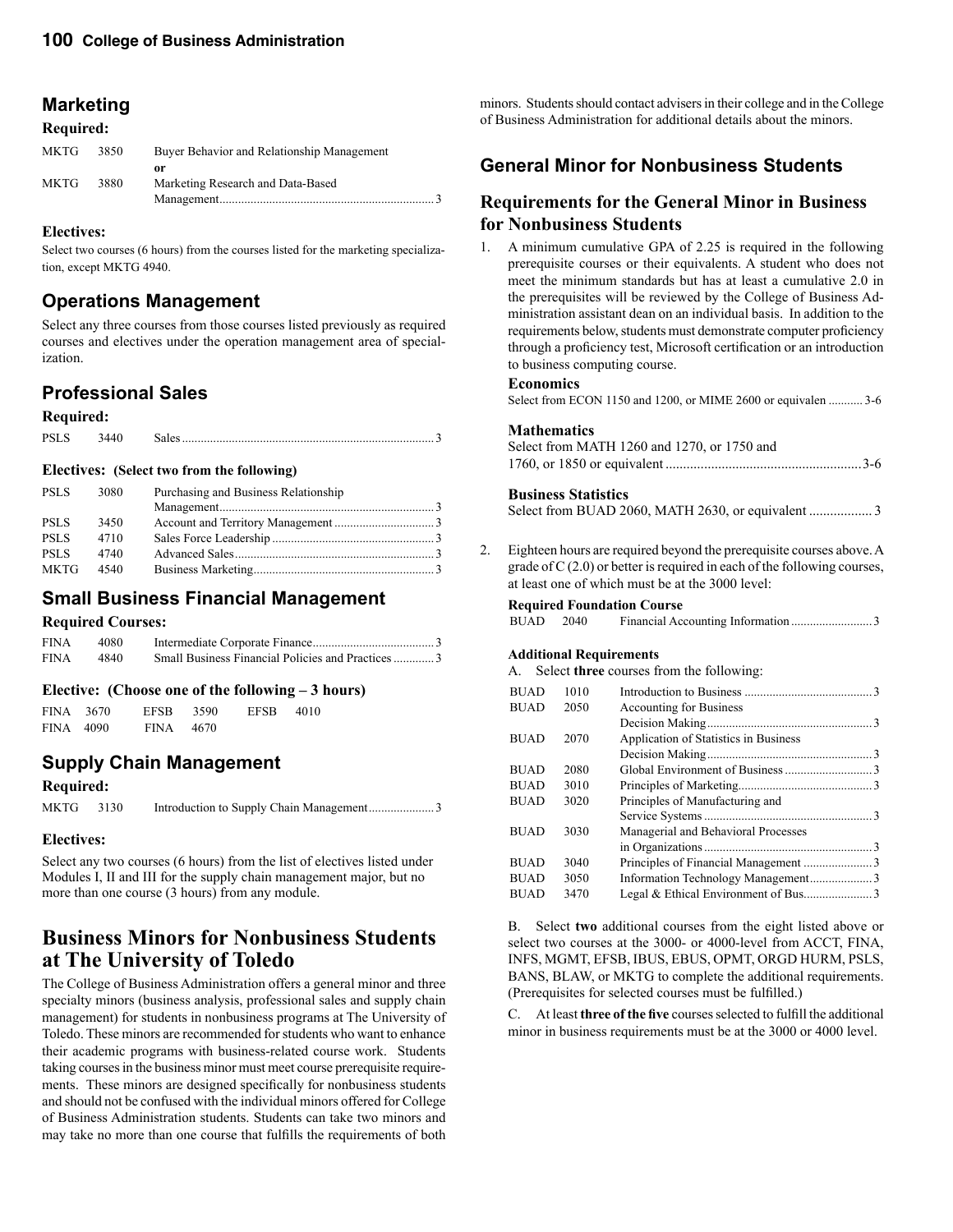### **Business Analysis Minor for Nonbusiness Students**

### **Program Requirements**

The business analysis minor for nonbusiness students requires 15 hours. Prerequisites for all courses must be fulfilled.

#### **Required Courses: (9 hours)**

| <b>BANS</b>   | 3060 |                                    |
|---------------|------|------------------------------------|
| <b>BANS</b>   | 3070 | Business Fluctuations and Economic |
|               |      |                                    |
| $OPMT = 4450$ |      |                                    |

#### **Electives: Select two courses from the following (6 hours):**

| 3090 | <b>OPMT</b> | 3310 |
|------|-------------|------|
| 3480 | <b>OPMT</b> | 3750 |
| 3890 | <b>OPMT</b> | 4750 |
| 4090 | MKTG        | 3880 |
| 3250 | PSL S       | 3080 |
|      |             |      |

### **Professional Sales Minor for Nonbusiness Students**

#### **Required Courses:**

| Economics: (3-6 hours) |  |
|------------------------|--|
|------------------------|--|

| Select from |  | ECON 1150 and ECON 1200 or MIME 26003-6 |  |
|-------------|--|-----------------------------------------|--|

#### **Required Business Courses: (12 hours)**

| <b>BUAD</b> | 3010 |  |
|-------------|------|--|
| <b>PSLS</b> | 3440 |  |
| <b>PSLS</b> | 3450 |  |
| <b>PSLS</b> | 4740 |  |
|             |      |  |

#### **Business Elective: Select one from the following (3 hours):**

| <b>PSLS</b> | 3080 | Purchasing and Business Relationship |  |
|-------------|------|--------------------------------------|--|
|             |      |                                      |  |
| <b>PSLS</b> | 3710 |                                      |  |

### **Supply Chain Management for Nonbusiness Students**

#### **Program Requirements**

The supply chain management minor for nonbusiness students requires 15 hours. Prerequisites for all courses must be fulfilled.

#### **Required Course: (3 hours)**

MKTG 3130 Introduction to Supply Chain Management.........................3 **Module Selection: (6 hours)**

Select two additional courses from one of the following three modules. *Module I:*

| <b>EBUS</b> | 3090 |                                      |  |
|-------------|------|--------------------------------------|--|
| <b>OPMT</b> | 3660 |                                      |  |
| <b>PSLS</b> | 3080 | Purchasing and Business Relationship |  |
|             |      |                                      |  |
| Module II:  |      |                                      |  |
| <b>OPMT</b> | 3340 |                                      |  |
| <b>OPMT</b> | 3600 |                                      |  |
| <b>OPMT</b> | 3610 |                                      |  |
|             |      |                                      |  |
|             |      |                                      |  |

#### *Module III:*

| MKTG | 3260 |  |  |
|------|------|--|--|
|------|------|--|--|

|           |      | Electives: Select two from the following, except courses selected as |  |
|-----------|------|----------------------------------------------------------------------|--|
| MKTG      | 4540 |                                                                      |  |
| MKTG 4220 |      |                                                                      |  |

#### **part of a module (6 hours):**

| EBUS        | 3090 |                                      |  |
|-------------|------|--------------------------------------|--|
| MKTG        | 4540 |                                      |  |
| OPMT        | 3610 |                                      |  |
| OPMT        | 3660 |                                      |  |
| OPMT        | 4450 |                                      |  |
| <b>PSLS</b> | 3080 | Purchasing and Business Relationship |  |
|             |      |                                      |  |
|             |      |                                      |  |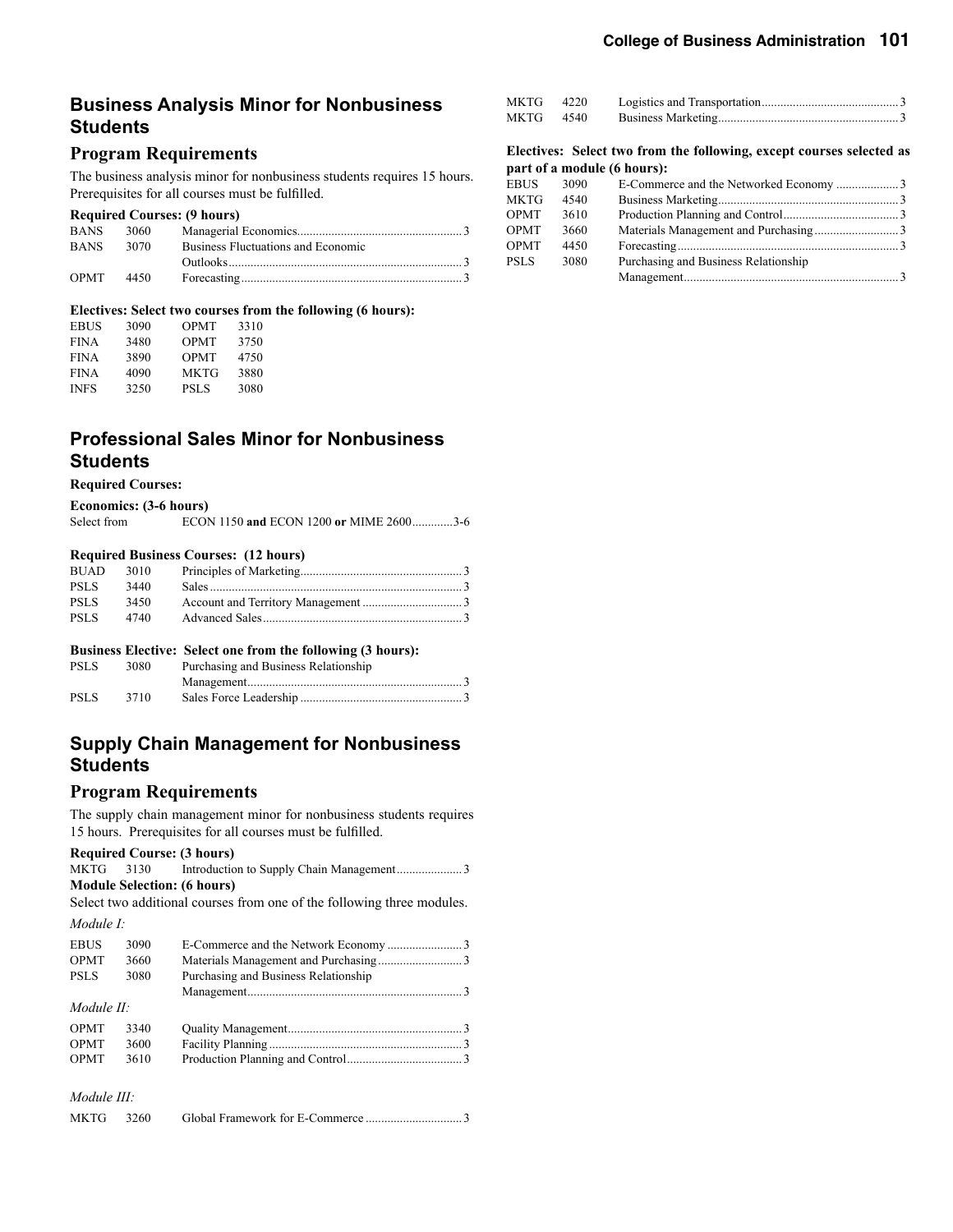## **College of Business Administration Faculty**

## **Department of Accounting**

**Philip R. Fink**, 1975, professor B.B.A., M.B.A., The University of Toledo; J.D., Ohio Northern University; CPA (Ohio)

**Diana R. Franz**, 1992, professor and chair M. Prof. Accountancy, Wichita State University; Ph.D., Texas Tech University; CPA (Kansas)

**Hassan Hasab Elnaby**, 2003, assistant professor B. Comm., M.A., Ph.D., Cairo University

**Brian L. Laverty**, 1990, professor B.A., Ph.D., Michigan State University; CPA (Michigan)

**Bhanu Ragu-Nathan**, 1985, professor B.S., University of Madras; M.B.A., Indiana University; Ph.D., University of Pittsburgh; ACA (India)

**Amel Said**, 2003, assistant professor B. Comm., M.A., Cairo University; M.S., Old Dominion University; Ph.D., Virginia Commonwealth University

**Donald Saftner**, 1987, professor B.S., M.S., Ph.D., The Pennsylvania State University

**Nicholas W. Schroeder**, 1985, professor B.S.B.A, M.Acct., Bowling Green State University; D.B.A., University of Colorado; CPA (Ohio)

**Nancy L. Snow**, 1998, lecturer B.B.A, M.S.A., The University of Toledo; CPA (Ohio)

#### **EMERITUS AND SUPERANNUATE FACULTY**

**Richard F. Bernstein**, M.B.A., professor emeritus, superannuate **Charles H. Gibson**, D.B.A., professor emeritus **Robert E. Hansen**, D.B.A., professor emeritus **Robert Irish**, Ph.D., professor emeritus **Larry Konrath**, Ph.D., professor emeritus **Howard L. Ness**, J.D., M.B.A., professor emeritus **Glenda E. Ried**, M.B.A., CPA, professor emerita

### **Department of Finance & Business Economics**

**Richard J. Boden Jr.**, 1993, associate professor B.A., State University of New York; M.B.A., Brown University; Ph.D., University of Maryland

**Linda Bowyer**, 1989, associate professor B.A., Ph.D., Iowa State University

**Maureen Conroy,** 1987, professor B.B.A., The University of Toledo; M.B.A., Bowling Green State University

**Paul J. Kozlowski**, 1979, professor B.A., Merrimack College; M.A., Ph.D., University of Connecticut

**Bruce R. Kuhlman**, 1988, associate professor B.S.B.A, M.B.A., Ph.D., University of Florida

**Gary Moore**, 1989, associate professor B.S., Iowa State University; M.B.A., Ph.D., Arizona State University; J.D., University of Iowa

**Michael D. Sherman**, 1980, associate professor B.A., American University; M.S., Ph.D., Purdue University

**Ozcan Sezer**, 2002, assistant professor B.A., Ankara University; M.A., Boston College; Ph.D., University of Connecticut

**Andrew Solocha**, 1989, associate professor and chair B.A., Long Island University; M.A., Central Michigan University; Ph.D., Michigan State University

**Herbert J**. **Weinraub**, 1970, professor B.S., Northeastern University; M.B.A., Ph.D., Michigan State University

**Glenn A. Wolfe**, 1989, associate professor B.A., Grove City College; M.B.A., Ph.D., Virginia Polytechnic Institute and State University

#### **EMERITUS AND SUPERANNUATE FACULTY**

**Michael J. Ahern**, Ed.D., professor emeritus

**Douglas V. Austin**, J.D., Ph.D., professor emeritus; superannuate

**Lawrence V. Conway**, Ph.D., professor emeritus

**David A. Lindsley**, Ph.D., professor emeritus

### **Department of Information Operations & Technology Management**

**Mesbah U. Ahmed**, 1980, professor B.S., M.S., Bangladesh University; Ph.D., Texas Tech University

**Xiao Fang**, 2003, assistant professor B.S., M.S., Fudan University, Shanghai, China; Ph. D., University of Arizona

**Basam Hasan**, 2001, assistant professor B.S., Yarmouk University; M.B.A., Southwest Missouri State University; Ph.D., University of Mississippi

**Paul Hong,** 1987, associate professor B.A., Yonsei University; M.A., M.B.A., Bowling Green State University; Ph.D., The University of Toledo

**Pawel Kalczynski**, 2002, assistant professor M.Sc., Ph.D., Poznan University of Economics, Poland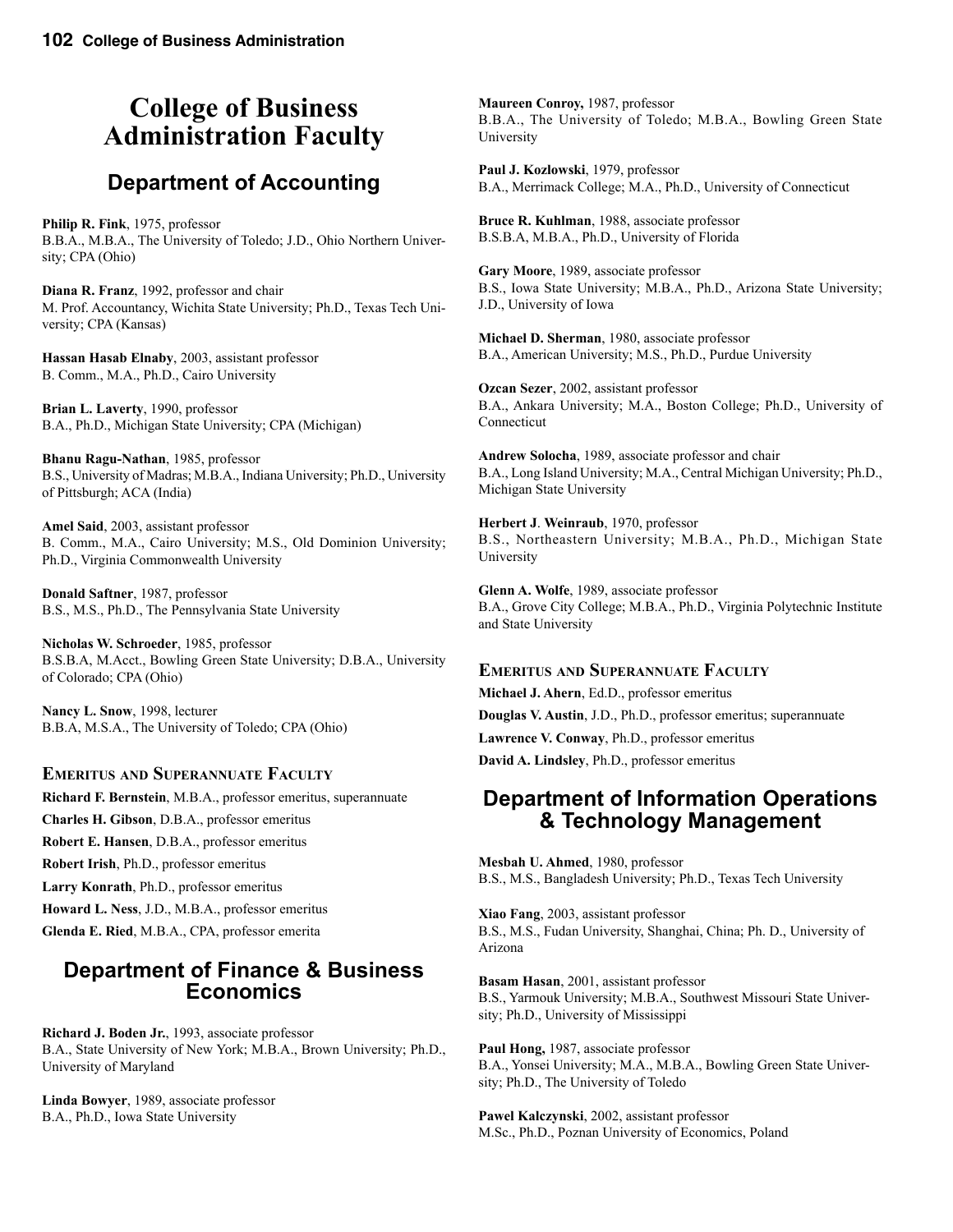**Jerzy Kamburowski**, 1989, professor M.S., Ph.D., Technical University of Wroclaw, Poland

**Anand S. Kunnathur**, 1986, professor and associate dean M.S., University of Delhi; M.A., York University; Ph.D., University of Tennessee

**Kee Lim**, 2002, lecturer B.B.A, M.B.A., Ewha Woman's University, Seoul, Korea; Ph.D., The University of Toledo

**Udayan Nandkeolyar**, 1988, associate professor B.Tech., Indian Institute of Technology; M.B.M., Asian Institute of Management; Ph.D., The Pennsylvania State University

**James A. Pope**, 1998, professor B.A., College of Wooster; M.A., Northwestern University; Ph.D., University of North Carolina

**Ram Rachamadugu**, 1991, professor B.S.E., University of Madras; M.B.A., Indian Institute of Management; M.S., Ph.D., Carnegie Mellon University

**T.S. Ragu-Nathan**, 1985, professor and chair B.E., University of Madras; M.B.A., Indiana University; Ph.D., University of Pittsburgh

**S. Subba Rao**, 1986, professor B.S., M.S., Mysore University; Ph.D., Delhi University, India

**Arthur W. Smith**, 1984, professor B.S., University of West Indies; M.B.A., University of Washington; Ph.D., University of Oklahoma

**P.S. Sundararaghavan**, 1980, professor B.Tech., University of Madras; Dipl., Calcutta School of Management; Ph.D., University of Tennessee

**Monideepa Tarafdar**, 2003, assistant professor B.Sc., B. Tech., University of Calcutta; Ph.D., Indian Institute of Management, Calcutta, India

**Mark A**. **Vonderembse**, 1973, professor B.S.C.E., The University of Toledo; B.A., University of Pennsylvania; Ph.D., University of Michigan

**Jennifer Zhang**, 2003, assistant professor B.E., B.A., Tianjin University; M.S., Ph.D., University of Rochester

### **EMERITUS AND SUPERANNUATE FACULTY**

**William Clegg,** Ed.D., associate professor **Douglas Lind,** Ph.D., professor emeritus **C. Joseph Sass**, M.B.A., professor emeritus

## **Department of Marketing**

**Ainsworth A. Bailey**, 2002, assistant professor B.S., University of the West Indies; M.B.A., City University of New York; Ph.D., University of Iowa

**Don R. Beeman**, 1976, professor B.S., University of Akron; M.B.A., D.B.A., Indiana University

**Bhal J. Bhatt**, 1980, professor B.A., M.S., University of Baroda; M.S., Ph.D., University of Wisconsin

**Richard E. Buehrer,** 1984, professor A.B., B.A., M.B.A., Ph.D., The University of Toledo

**William K. Darley**, 1988, professor B.S., University of District of Columbia; M.B.A., University of Notre Dame; Ph.D., Indiana University

**Ken I. Kim**, 1985, professor B.S., Seoul National University; M.B.A., D.B.A., Indiana University

**Anthony C. Koh**, 1987, associate professor B.S., University of Malaya; M.A., Ph.D., University of Alabama

**Thoung T. Le**, 1980, professor B.Comm., Van Hanh University; M.B.A., University of Detroit; Ph.D., Michigan State University

**Jeen S. Lim**, 1983, professor B.A., M.B.A., Seoul National University; Ph.D., Indiana University

**Sam C. Okoroafo**, 1986, professor B.S., University of Nigeria; M.B.A., Ph.D., Michigan State University

**Ellen Pullins**, 1996, associate professor B.S.C., Ohio University; M.A., M.B.A., Wright State University, Ph.D., The Ohio State University

**David A**. **Reid**, 1988, professor B.S., M.B.A., Ph.D., State University of New York - Binghampton

**Thomas W. Sharkey**, 1984, associate professor B.A., M.B.A., The University of Akron; M.S., Florida State University; Ph.D., Indiana University

**Ronald L. Zallocco**, 1984, professor and chair B.B.A., M.B.A., University of Washington; D.B.A., Kent State University

**EMERITUS AND SUPERANNUATE FACULTY**

**Edward Bardi**, Ph.D., professor emeritus **G. Allen Brunner**, Ph.D., professor emeritus **James A**. **Brunner**, Ph.D., professor emeritus **J. Marc DeKorte**, Ph.D., professor emeritus **Sakari T. Jutila**, Ph.D., professor emeritus **Thomas A. Klein**, Ph.D., professor emeritus **Harvey A. Maertin**, Ph.D., professor emeritus **Winston E. McHenry**, M.B.A., professor emeritus **George M. Taoka**, Ph.D., professor emeritus **James K. Weekly**, D.B.A., professor emeritus